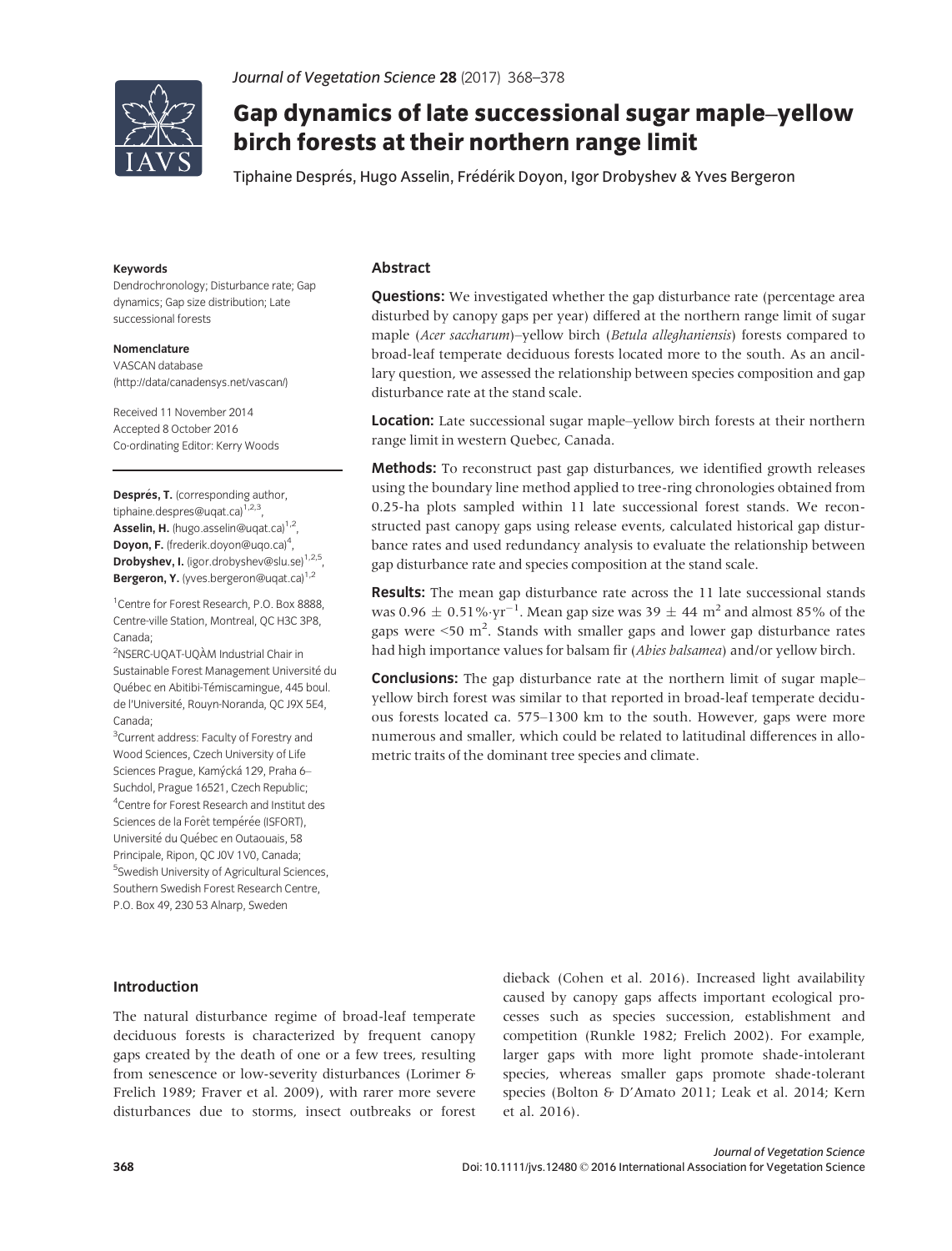In broadleaf temperate deciduous forests, gap size can vary from  $\leq 10$  m<sup>2</sup> to more than 1 ha (Yamamoto 1992a; Tanaka & Nakashizuka 1997; Drobyshev 2001; Zeibig et al. 2005; Rugani et al. 2013; Hobi et al. 2015). Gap size distribution is usually skewed towards smaller sizes, with most gaps smaller than 100  $m<sup>2</sup>$  (e.g. Zeibig et al. 2005; Petritan et al. 2013). The annual gap disturbance rate (percentage of stand area disturbed by gaps per year) has been estimated at 0.5–1.0% in late successional broad-leaf temperate deciduous forests in eastern USA (Runkle 1982; Dahir & Lorimer 1996; D'Amato & Orwig 2008; Fraver et al. 2009). Data are scarcer for sugar maple (Acer saccharum Marsh.)–yellow birch (Betula alleghaniensis Britton) forests typical of more northern broad-leaf temperate deciduous forests, but Payette et al. (1990) reported an annual gap disturbance rate of 2.2% in eastern Quebec.

We reconstructed the canopy gap dynamics of sugar maple–yellow birch forests at the northern limit of broadleaf temperate deciduous forests for comparison with estimates for more southerly forests. A difference would have implications for ecosystem-based forest management, which seeks to emulate the spatiotemporal patterns created by natural disturbances. More specifically, we addressed three questions: (1) could shorter tree life spans due to less favourable climatic conditions in northern forests (Payette et al. 1990; Purves 2009) result in higher gap disturbance rates; (2) could smaller tree crowns in the north (Payette et al. 1990; Petritan et al. 2013; Rugani et al. 2013) result in a smaller mean gap size; (3a) could a higher proportion of conifers lead to a lower disturbance rate, due to their smaller crowns and lower average height, as compared to deciduous trees (Kneeshaw & Prévost 2007); and (3b) alternatively, as balsam fir (Abies balsamea (L.) Mill.) and white spruce (Picea glauca (Moench) Voss) have a shorter residence time in the canopy, could a higher proportion of conifers increase the disturbance rate (Kneeshaw & Prévost 2007)? To answer these questions, we characterized the canopy gap disturbance regimes of 11 late successional stands at the northern distribution limit of sugar maple– yellow birch forests in western Quebec, combining dendrochronological analysis and tree mapping to estimate gap size distributions and annual disturbance rates. We then compared our results with those from studies conducted in broad-leaf temperate deciduous forests located ca. 575–1300 km to the south.

# Methods

#### Study area

The study sites are located at the northernmost margin of the sugar maple yellow birch bioclimatic domain of western Quebec, Canada, in the Temiscamingue region

(46°70'–47°22' N, 78°49'–78°89' W), a forest type typical of the broad-leaf temperate deciduous forests of northeastern North America (Westveld 1956; Fig. 1). The mean annual temperature is 4.4 °C and total annual precipitation is 963 mm, with an average of 23% falling as snow (Robitaille & Saucier 1998). Soils are humo-ferric podzols (Brown 1981).

Frequent canopy openings created by the death of one or a few trees constitute the main natural disturbance in the study area (Roy et al. 2010), creating a random pattern of tree ages, diameters and species (Després et al. 2014). Wildfires are rare in the study area and the fire cycle was estimated at several hundred years for the post-settlement period (Drever et al. 2006). Catastrophic blow-downs are also infrequent, with a cycle estimated to be between 1700 and 7000 yr (Roy et al. 2010; Bégin 2011).

#### Field sampling

Late successional stands are rare in the study area, where industrial forest management has been active for more than 70 yr. Thus, sampled stands were located in protected areas (four in the Lake-Malakisis Ecological Reserve and four in Exceptional Forest Ecosystems; Villeneuve 1994; Villeneuve & Brisson 2003) or on islands (three stands). All sampled stands were at least 5 ha in size. We sampled 11 late successional stands in the summer of 2011, all of which were separated by  $>500$  m (Fig. 1). As the study aimed at reconstructing the gap regime, stand selection was based on three criteria: (1) no trace of harvesting (i.e. every stem on the ground could be associated with its stump), (2) presence of dead trees at different size and decomposition stages (from recently dead to completely rotten; Tyrrell & Crow 1994) and (3) tree size classes reflecting an uneven-aged structure with diameters ranging from subcanopy (<10 cm DBH), to large trees (with at least 1% of trees with DBH >50 cm). This last criterion has been used previously to identify late successional temperate deciduous forests across Quebec (Villeneuve & Brisson 2003). The sampled stands were mainly composed of sugar maple and yellow birch. Balsam fir, red maple (Acer rubrum L.), white spruce and eastern hemlock (Tsuga canadensis (L.) Carr.) also occurred widely but were less common. Eastern white cedar (Thuja occidentalis L.), largetoothed aspen (Populus grandidentata Michx.) and eastern hop-hornbeam (Ostrya virginiana (Mill.) K. Koch) were present in one or two stands (Appendix S1). In each selected stand, we randomly located a  $2500 \text{·m}^2$  (0.25 ha) circular sampling plot, separated from roads, water bodies, other non-forested areas and other plots by >100 m.

In each plot, we mapped and measured DBH of all dead and living trees ≥9.1 cm DBH. We also measured the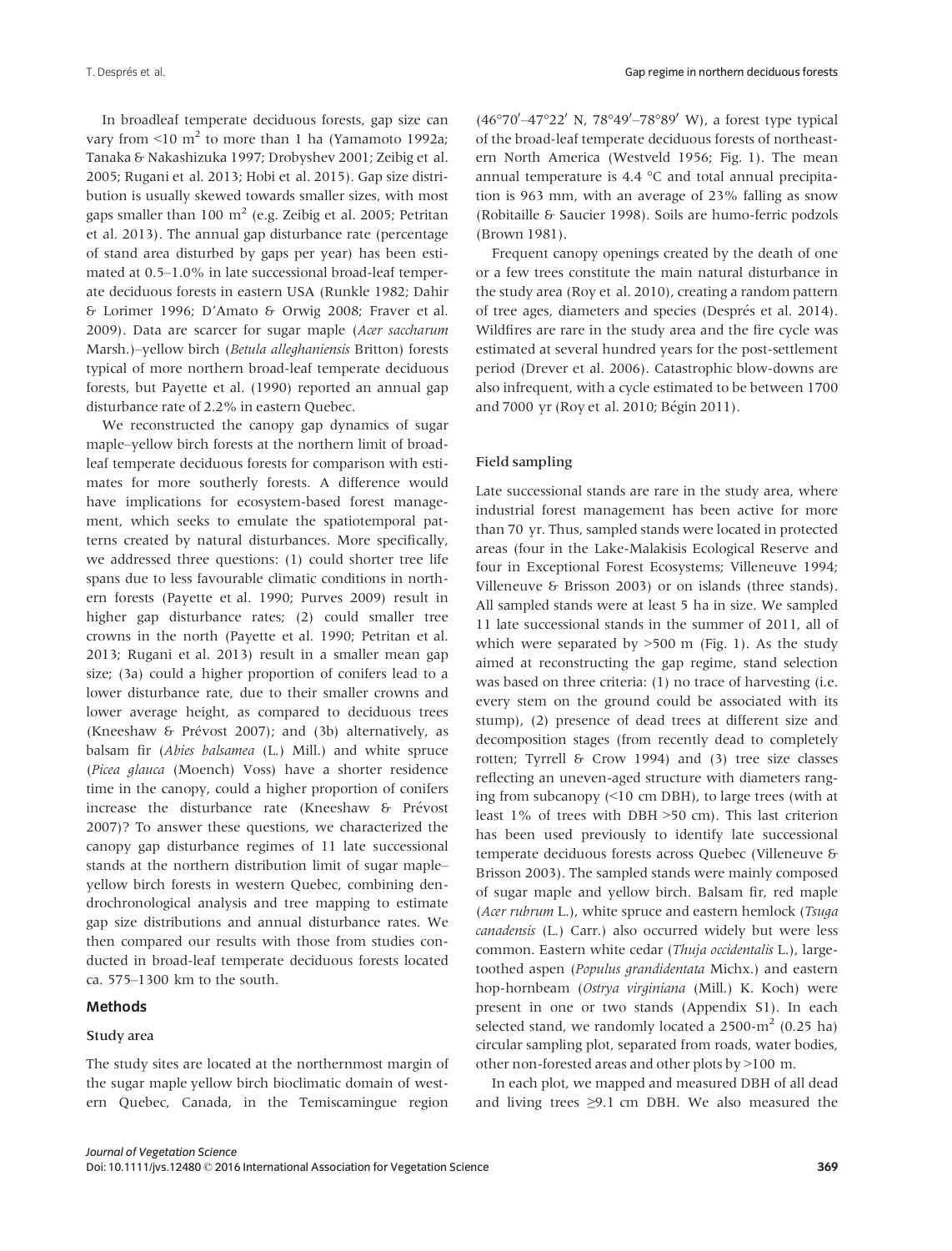

Fig. 1. Location of the sampling plots in western Quebec, close to the northern limit of temperate deciduous forests. The inset in the upper right corner is an enlargement of the zone surrounding the Lake Malakisis Ecological Reserve (shown in dark grey).

maximum crown radius of each living tree. We cored every living tree as close as possible to its base (usually within 20–30 cm above the ground surface), trying to reach the pith and making up to three trials. We dried, sanded and scanned all cores using Expression 10 000 XL scanner (Epson) and measured tree rings to the nearest 0.01 mm using CooRecorder (v 7.6; Cybis Elektronic & Data, Saltsjöbaden, SE). We cross-dated the cores using pointer years (Stokes & Smiley 1968) and used COFECHA to verify cross-dating accuracy (Holmes 1983). Shade-tolerant species are difficult to cross-date due to missing rings (Lorimer et al. 1999); hence cross-dating to yearly resolution was only possible for the last 80 yr.

To assess the effect of stand age on forest community patterns, we ranked stands according to the 90th percentile of the age distribution of successfully-aged trees, assuming the last stand-replacing disturbance is more ancient than the oldest-aged trees (see Keeton et al. (2007, 2011)).

#### Estimation of gap disturbance regime parameters

We reconstructed gap formation by combining tree-ring data and tree locations (see Payette et al. (1990), Rankin & Tramer (2002), Fraver & White (2005a) and Khakimulina et al. (2016)). We used the boundary line criterion for growth releases detection (Black & Abrams 2003, 2004). We assumed that growth release were related to the death of a neighbouring tree or group of trees (Lorimer & Frelich 1989). To perform the boundary line method, we first computed percentage growth change for each ring using the method developed by Henry & Swan (1974) and popularized by Nowacki & Abrams (1997):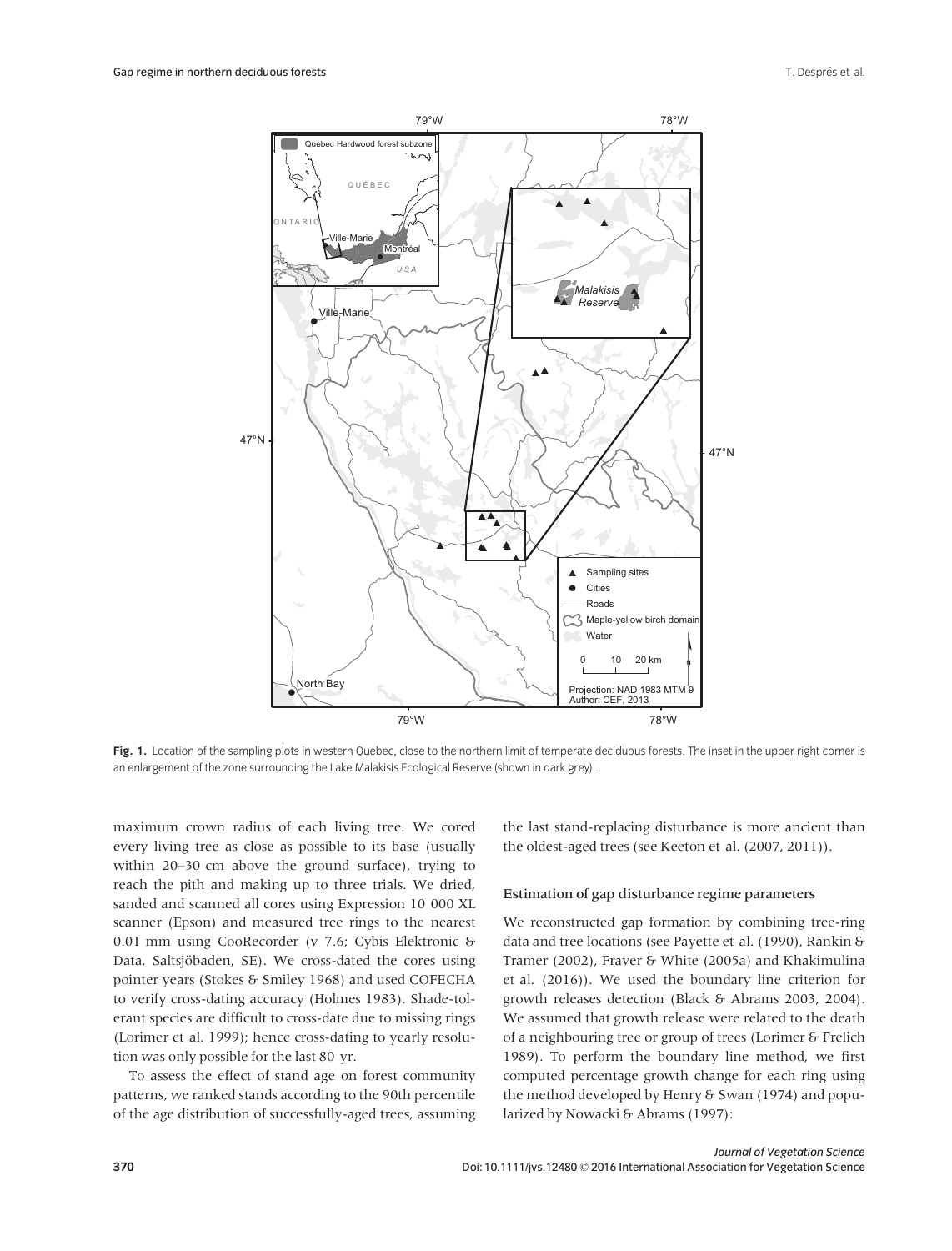Percentage growth change = 
$$
\frac{M_2 - M_1}{M_1} \times 100
$$
 (1)

where  $M_1$  and  $M_2$  represent mean ring width over the preceding and following 10 yr, respectively (Leak 1987; Nowacki & Abrams 1997). The first and last 10 yr of each chronology cannot be analysed using this approach.

Growth releases identified with this method were assumed to indicate gap creation when the percentage growth change was beyond a given threshold. To obtain this threshold, we plotted the relationship between percentage growth change each year and average radial growth of the 10 previous years. Then, for every 0.5-mm increment of prior growth, the ten highest percentage growth changes were averaged. Those averages were fitted with different functions (exponential, logarithmic, linear or power functions). The function with the highest  $R^2$  was retained as the 100% threshold of the boundary line. For further analyses, only peaks of growth change  $\geq 10\%$ between two consecutive years were selected to avoid identifying consecutive years as release years (Black & Abrams 2003). Growth changes >50% of the boundary line were interpreted as major releases, whereas growth changes between 20.0% and 49.9% of the boundary line were regarded as moderate releases.

We used data from our study plots to compute sugar maple and yellow birch boundary lines. Sample size was inadequate to compute boundary lines for balsam fir, red maple and white spruce, so we enlarged our data set by adding trees from other late successional sites: 168 red maples from sites on till deposits located <50 km from the study area (Zhang et al. 2014), and 598 balsam fir and 123 white spruce trees from sites 270 km north of the study area on mesic clay deposits (Bergeron 2000). For balsam fir and white spruce, surface deposits were different from those of the study area, which could have introduced statistical noise in the estimation procedure. However, the effect of substrate type was probably limited, as both species are able to grow on a wide variety of mesic substrates (Frank 1990; Nienstaedt & Zasada 1990).

To verify the robustness of the boundary line technique, we re-ran the gap reconstruction protocol using the methods suggested by Nowacki & Abrams (1997), Splechtna et al. (2005), and Fraver & White (2005b) using the TRA-DER package in R (Altman et al. 2014; Appendix S2; R Foundation for Statistical Computing, Vienna, AT).

We drew maps of tree locations using the *spatstat* R package (Baddeley & Turner 2005) and added growth release data to reconstruct gap formation between 1942 and 2001 (the last possible year to detect growth change according to equation [1]). To delineate gaps, we: (1) mapped every living tree for three 20-yr periods: 1942–1961, 1962–1981, 1982–2001; and (2) assumed that major growth releases indicated gap formation and subsequent filling at the focal tree location, whereas moderate releases indicated formation and subsequent filling of a nearby gap through lateral branch expansion (Runkle 2013; Blackburn et al. 2014). Hence, gap boundaries were drawn to include trees showing major growth releases, whereas trees with moderate or without releases were used to delineate the margins of the extended gaps (Appendix S3). We measured the areas of extended gaps (area of the canopy gap together with adjacent area extending to bases of surrounding canopy trees; sensu Runkle 1981)). Extended gaps better account for the area affected by increased light intensity (Runkle 1981). The size difference between canopy gaps (smaller) and extended gaps (larger) is ca. 8–13% across different boreal forest types (hardwood, mixed and conifer; Kneeshaw & Bergeron 1998), but mostly depends on crown size of the dominant species. (3) For isolated trees showing a moderate or major release, a circle of 2.93-m radius was used to approximate minimum gap size (equal to  $27 \text{ m}^2$ ). This radius – the mean distance between the stems of neighbouring trees for all trees measured within all sampling plots – defines a 'single tree extended gap'. Incomplete gaps identified from releases of isolated trees <5.8 m from the edge of a plot (56 trees, or 14% of all gaps) were assigned a size equal to half the gap size for isolated trees within a plot (i.e.  $14 \text{ m}^2$  instead of 27 m<sup>2</sup>; Appendix S3). (4) When two trees with a moderate release were separated by <8 m (diameter of a circle with an area equal to twice the area used as gap size for isolated trees:  $54 \text{ m}^2$ ), the gap was delimited as a single circle with a diameter equal to the distance between the trees (Appendix S3). For three adjacent trees showing moderate release with a distance of <10 m between the two furthest trees (i.e. diameter of a circle with an area equal to three times the area used as gap size for isolated trees:  $78 \text{ m}^2$ ), the gap was delimited as a single circle with a diameter equal to the distance between the two furthest trees (Appendix S3).

Applying these rules sometimes resulted in two gap polygons sharing a common segment (i.e. the two polygons were contiguous). We compared outcomes for two different procedures for treatment of contiguous gaps: (1) gap number maximization (GNM), where contiguous gaps were considered separately; and (2) gap size maximization (GSM), where contiguous gaps were combined. For both procedures, we computed the gap size distribution for each sampling plot and for three consecutive 20-yr periods. We then computed annual disturbance rates as percentage area disturbed by gaps (in  $m<sup>2</sup>$ ) per year for each sampling plot and for each 20-yr period by summing all gap sizes before dividing by the sampling plot area (0.25 ha) and by 20 yr.

We used bootstrap Kolmogorov-Smirnov tests conducted with the Matching R package (Sekhon 2011) to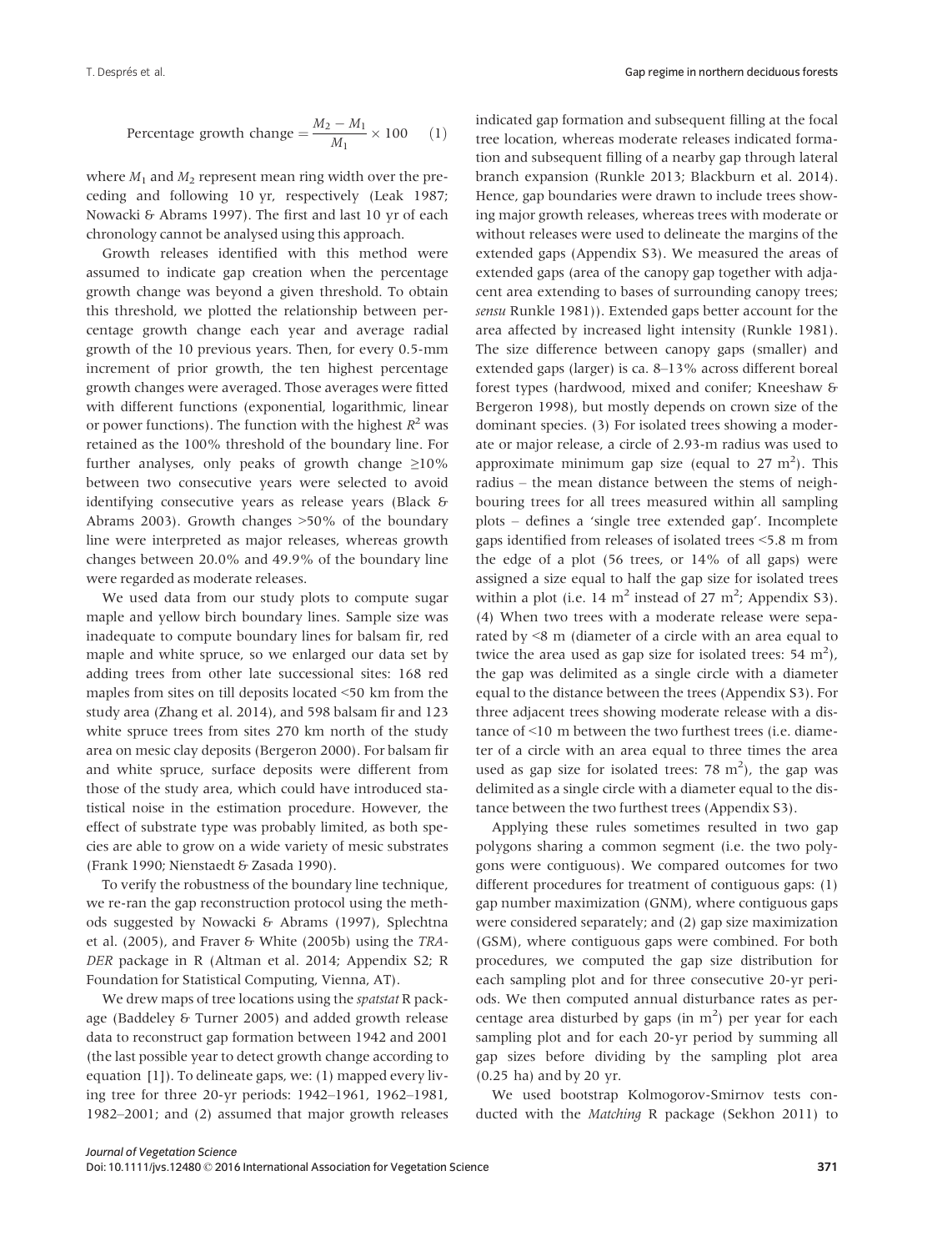compare gap size distributions between gap delineation procedures and among different time periods. We adjusted the  $\alpha$  = 0.05 threshold value to account for multiple (six) comparisons (Bonferonni adjustment:  $\alpha = 8.33 \times 10^{-3}$ ). We performed an ANOVA to compare disturbance rates between time periods.

We compared tree release records from the sampled stands (percentage trees showing releases per unit time) to historical records of natural disturbances (i.e. blow-downs, wildfires, insect outbreaks, etc.). However, growth release peaks detected with the boundary line method can occur several years after disturbance (Copenheaver et al. 2014).

We used the *vegan* R package (v 2.0-10) to conduct a RDA to explore the link between annual gap disturbance rate (dependent variable) and a matrix of response variables, which included tree composition, stand age and mean gap size (computed for each of the 11 plots for all three time periods combined). We used species importance values (average of relative density  $-$  % number of trees, relative dominance – % basal area; Curtis & McIntosh 1951), in the community data matrix (Appendix S1). Tree basal area and density data for the 11 plots are published elsewhere (Table 2 in Després et al. 2014). We performed a Hellinger transformation on importance values to reduce the weight of rare species (Legendre & Gallagher 2001; Borcard et al. 2011). Preliminary analysis showed no evidence that the relationship between species' importance values and the constraining matrix of environmental variables was not linear, thus justifying the use of RDA. We used permutations to test the significance of the RDA canonical axes (Borcard et al. 2011).

## Results

## Disturbance rate

Total chronology length varied among plots from 125 yr (SP6) to 269 yr (SP2) (Fig. 2). The mean annual disturbance rate (percentage area affected by gaps per year) for the entire studied period (1942–2001) and for all plots combined was  $0.96 \pm 0.51\%$  (minimum = 0.59%, maximum =  $1.56\%$ ; Table 1). Considering all plots and time periods separately, 67% of the annual disturbance rates were between 0.5% and 1.0%, and only 15% were  $>1.5$ % (Table 1). The mean annual disturbance rate over all plots combined did not significantly differ between time periods  $(F = 0.35, P = 0.71)$ . Furthermore, mean disturbance rates on island (SP3, 4 and 5) and mainland (all other) plots were not significantly different ( $F = 2.0$ ,  $P = 0.17$ ).

We detected an average of 1.51 major growth release per tree per century (SD = 1.07) and 7.20 moderate releases per tree per century  $(SD = 3.06)$  in all plots combined. Over the last ca. 250 yr, periods of simultaneous



Fig. 2. Percentage of trees, per 5-yr interval, having recorded a major (black) or a moderate (grey) release for each of the 11 sampling plots and for all plots combined. Sample depth is indicated on the right-hand y-axis. Vertical dashed lines indicate the threshold below which results were not interpreted (set at 15 individuals after Fraver & White 2005a; Firm et al. 2009). Arrows indicate decades of known moderate disturbance events having occurred in the study area, as recorded in the literature (F = forest tent caterpillar;  $B =$  blow-down;  $D =$  drought).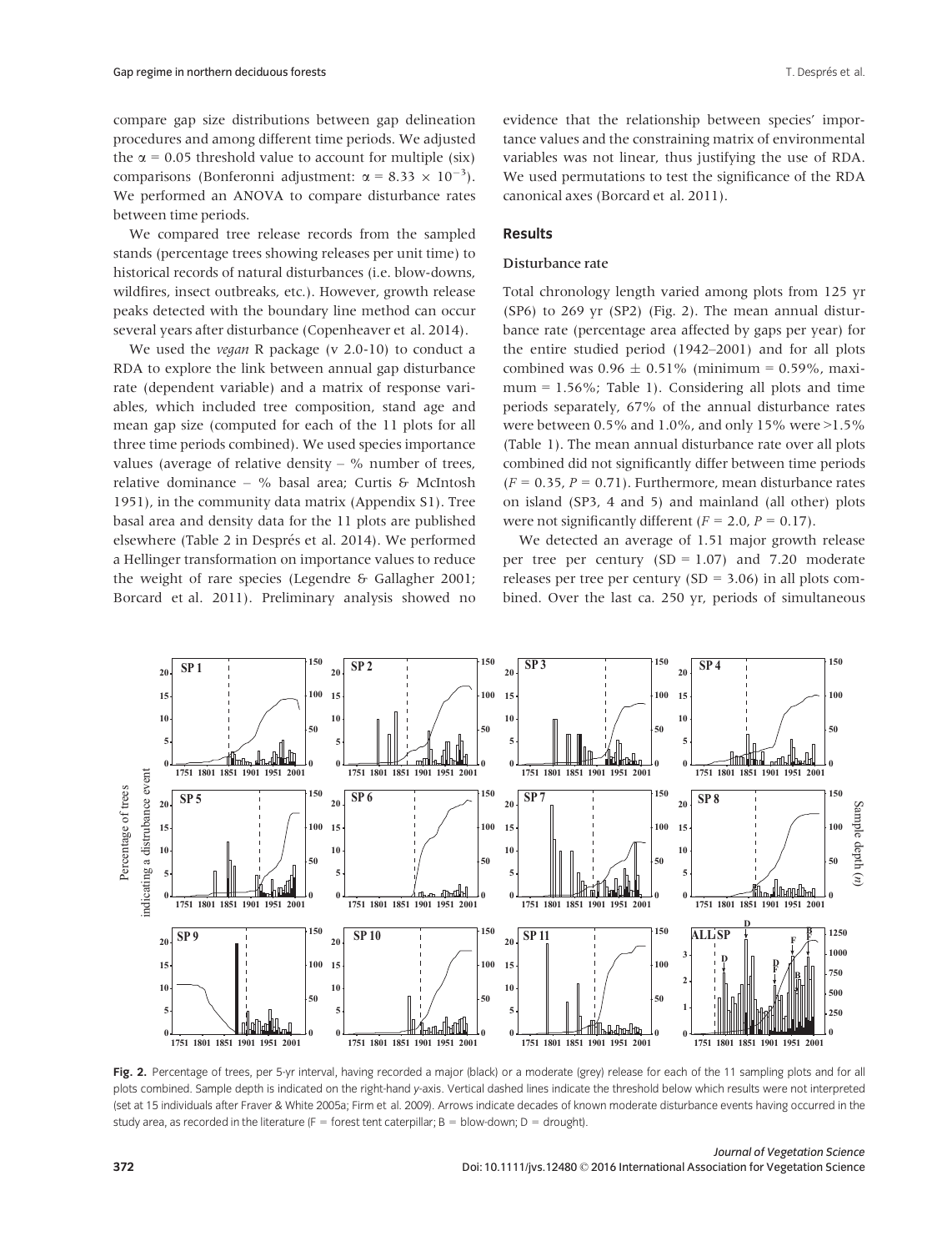Table 1. Annual disturbance rates (percentage area disturbed by gaps per year) for three consecutive 20-yr periods in each sampling plot (SP). Total disturbance rate is for the 60 yr combined (1942–2001). Mean  $(\pm$  SD) disturbance rate for all SPs is also provided for each time period. Notes: SD of the total mean disturbance rate was computed from all disturbance rates from all time periods. The disturbance rate is the same regardless of delimitation procedure used (gap number maximization (GNM) or gap size maximization (GSM)).

|                 | 1942-1961       | 1962-1981       | 1982-2001       | Total<br>Disturbance<br>Rate |
|-----------------|-----------------|-----------------|-----------------|------------------------------|
| SP <sub>1</sub> | 0.78            | 2.07            | 0.87            | 1.24                         |
| SP <sub>2</sub> | 1.20            | 0.98            | 1.91            | 1.36                         |
| SP <sub>3</sub> | 0.99            | 0.56            | 0.51            | 0.69                         |
| SP <sub>4</sub> | 1.08            | 0.56            | 0.70            | 0.78                         |
| SP <sub>5</sub> | 0.36            | 0.57            | 1.49            | 0.81                         |
| SP <sub>6</sub> | 0.54            | 0.50            | 0.73            | 0.59                         |
| SP <sub>7</sub> | 0.66            | 1.74            | 2.27            | 1.56                         |
| SP <sub>8</sub> | 0.88            | 0.99            | 0.69            | 0.85                         |
| SP <sub>9</sub> | 1.86            | 0.71            | 0.51            | 1.03                         |
| <b>SP10</b>     | 0.60            | 0.99            | 1.45            | 1.01                         |
| <b>SP11</b>     | 0.66            | 0.76            | 0.52            | 0.65                         |
| Mean $\pm$ SD   | $0.87 \pm 0.41$ | $0.95 \pm 0.51$ | $1.06 \pm 0.62$ | $0.96 \pm 0.51$              |

gap formation across study plots, indicated by increased frequency of growth releases, were recognized qualitatively in the 1790s, 1850s, 1910s, 1950s and 1980s (Fig. 2). Moderate growth releases were recorded continuously over the whole studied period, whereas major releases were mostly recorded in the 20th century (Fig. 2).

The four different methodologies used to detect growth releases showed some differences. The ratio minor/major growth releases changed from one method to another (Appendix S2). However, most of the peaks were consistently detected regardless of the growth release method used. Only the 1796 peak (associated with drought) was not recorded using the Absolute Increase method (Appendix S2).

#### Gap size

Mean gap size was  $39 \pm 44$  m<sup>2</sup> with the GNM protocol and  $42 \pm 67$  m<sup>2</sup> with the GSM protocol. Maximum gap size was higher with the GSM protocol than with the GNM protocol (750  $\text{m}^2$  vs 444  $\text{m}^2$ , respectively; Appendices S4 and S5). The total gap size distribution (all three periods pooled) followed a power distribution (GNM:  $y = 257.06$ )  $x^{-2.747}$ ,  $R^2 = 0.95$ ; GSM:  $y = 122.96$   $x^{-2.015}$ ,  $R^2 = 0.87$ ), with about 85% of the gaps  $\leq 50$  m<sup>2</sup> (Fig. 3). The use of two gap delineation procedures did not produce statistically different distributions (bootstrapped Kolmogorov-Smirnov between GNM and GSM:  $D = 0.02$ ,  $P = 0.99$ ). Gap size distributions also did not differ between time periods (Appendix S6).

Maximum crown radius was larger in deciduous species (mean = 5.1, 5.5 and 5.9 m for yellow birch, sugar maple and red maple trees of 20–40 cm DBH, respectively) than in coniferous species (mean  $= 2.5$  and 2.6 m for balsam fir and white spruce trees of 20–40 cm DBH, respectively).

# Relationships between species composition and gap dynamics, mean DBH and stand age

The first RDA axis, linked to mean gap size, disturbance rate and stand age, explained 40% of the variability in species composition ( $F = 5.1$ ,  $P = 0.03$ ; Fig. 4). Plots dominated by sugar maple (SP1, SP2, SP7 and SP9) tended to have larger gaps and higher disturbance rates than plots dominated by yellow birch and balsam fir (SP4, SP5 and SP6; Appendix S1, Fig. 4). Plots dominated by sugar maple were also slightly older (Fig. 4). The second RDA axis, with eastern hemlock and eastern white cedar at one end, and red oak and white spruce at the other end, was related to mean DBH of the dominant trees and mean gap size, but only explained 7% of the variability in species composition and was not significant ( $F = 0.9$ ,  $P = 0.44$ ).

# **Discussion**

## Disturbance rate

The mean annual gap disturbance rate at the northern limit of the sugar maple–yellow birch bioclimatic domain (0.96% annually) was identical to that reported ca. 755 km to the east in Maine, using dendrochronological methods (0.96%; Fraver et al. 2009), and similar to that reported, based on field measurement of gaps in other broad-leaf temperate deciduous forests ca. 575–1300 km to the south in eastern USA (1%; Runkle 1982). The gap disturbance rate we measured was <50% of the 2.2% reported in Payette et al. (1990), the only other estimate at the northern limit of sugar maple–yellow birch forests, but ca. 560 km to the east. Their study site was located on a hill-top, potentially more prone to wind disturbance than our sites, which were all located in a flat landscape. Nevertheless, variability in the mean annual gap disturbance rate between our 11 plots (0.66–2.27%) encompassed the value reported in Payette et al. (1990).

Decadal peaks in gap formation were qualitatively identified in the 1790s, 1850s, 1910s, 1950s and 1980s (Fig. 2), pointing towards synchronous tree mortality likely caused by large-scale biotic (e.g. insect outbreaks) or abiotic (e.g. intermediate blow-down or drought) disturbances. Reported forest tent caterpillar (Malacosoma disstria Hubner) outbreaks could be associated with peaks recorded in our study area in the 1910s, 1950s and 1980s (Cooke & Lorenzetti 2006). We also observed a correspondence between gap-prone periods and independent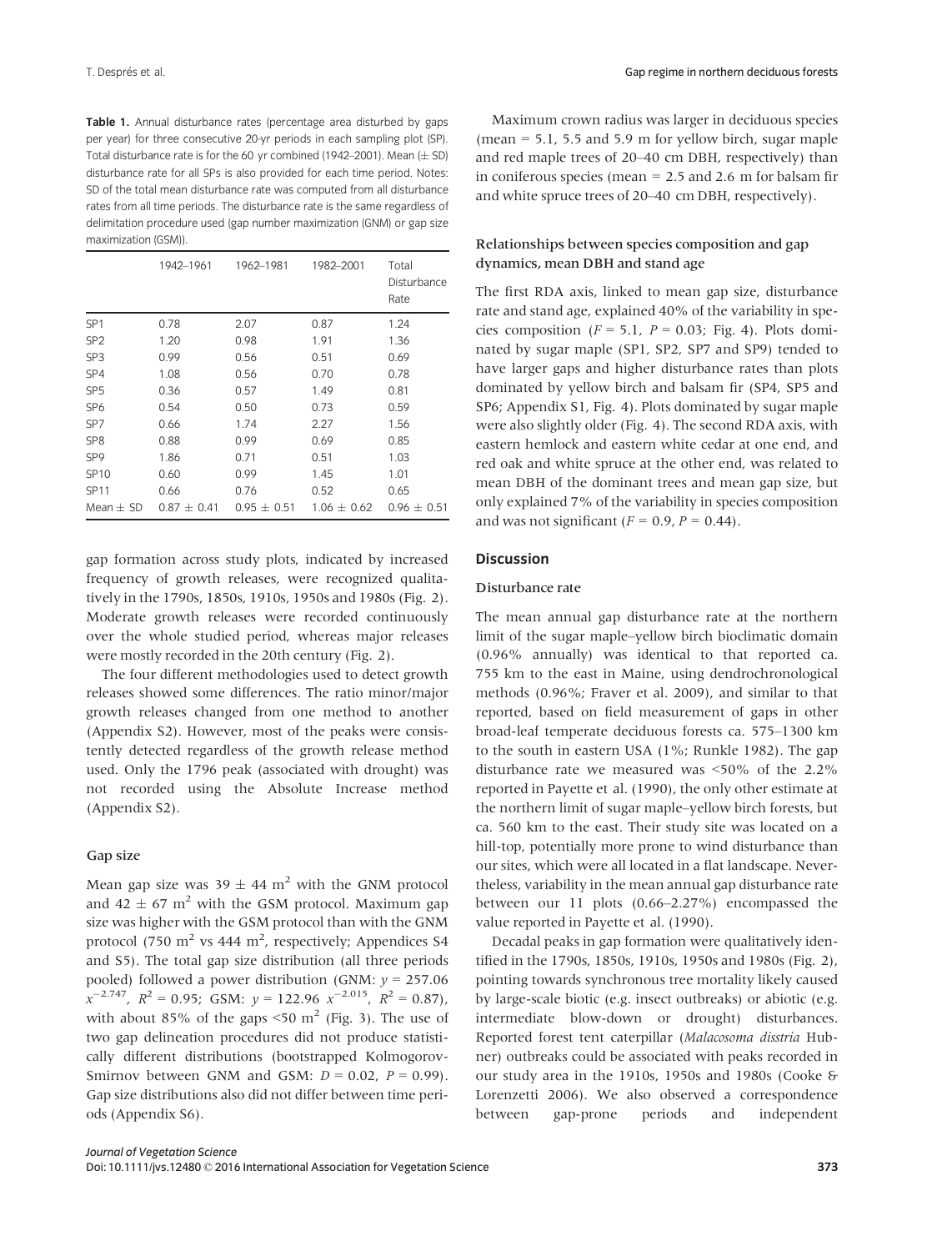

Fig. 3. Number of gaps per 50-m<sup>2</sup> size class and time periods: 1942–1961 (light grey), 1962–1981 (dark grey), 1982–2001 (black) for the combined 11 sampling plots with the gap number maximization (a) and gap size maximization (b) procedures.

reconstructions of drought and blow-down events. Dendrochronological reconstruction indicated severe droughts in eastern Canada in 1794, 1849 and 1916 (Girardin et al. 2004). Intermediate blow-downs were recorded in the study area in 1962, 1983 and 2006 (Roy et al. 2010). The 1962 blow-down did not correspond to a peak in gap formation, perhaps because it was less severe than the 1983 blow-down (557 ha in 1962 vs 3276 ha in 1983; Roy et al. 2010). Our sample sites were outside of the affected zone for the 2006 blow-down.

## Gap size

Mean size of extended gaps was smaller in our study area  $(39-42 \text{ m}^2)$  than in other broad-leaf temperate deciduous

forests, e.g. North American sugar maple forests  $(115.1 \text{ m}^2)$ extended gaps; Dahir & Lorimer 1996), European beech forests (141-297 m<sup>2</sup> canopy gaps; Rugani et al. 2013; Hobi et al. 2015) and Japanese temperate forests dominated by Quercus serrata and Fagus japonica (70–190  $\mathrm{m}^2$  canopy gaps; Yamamoto 1992a; Abe et al. 1995; Tanaka & Nakashizuka 1997). Dendrochronological reconstruction may overestimate gap size compared to direct gap measurements, but to our knowledge, no study has assessed this possibility. Furthermore 94% of the gaps were  $\leq 100$  m<sup>2</sup> in the stands we studied, whereas this size class only represented 60– 70% of the gaps reported in North American and European broad-leaf temperate deciduous forests (Runkle 1982; Petritan et al. 2013; Rugani et al. 2013; Hobi et al. 2015). Moreover, we reconstructed extended gaps,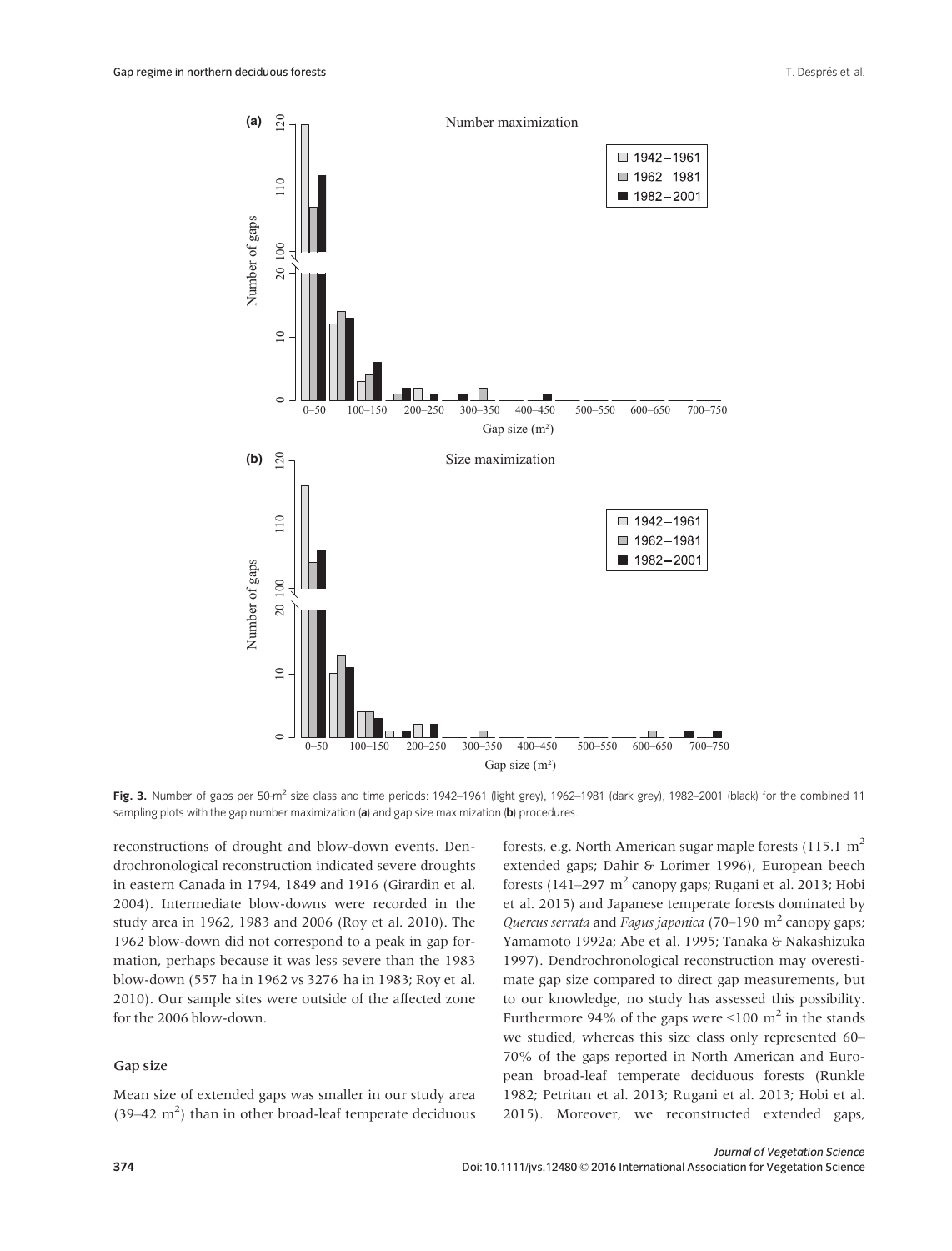

Fig. 4. RDA relating species to disturbance rate using the gap number maximization procedure, mean gap size, mean DBH of dominant trees and plot age (stand age) for all sampling plots (SP). Acsa: Acer saccharum Marsh.; Beal: Betula alleghaniensis Britton; Abba: Abies balsamea (L.) Mill.; Tsca: Tsuga canadensis (L.) Carr.; Acru: Acer rubrum L.; Pigl: Picea glauca (Moench) Voss; Thoc: Thuja occidentalis L.; Bepa: Betula papyrifera Marsh.; Osvi: Ostrya virginiana (Mill.) K. Koch; Quru: Quercus rubra L.; Pogr: Populus grandidentata Michx.; Pist: Pinus strobus L.

whereas all of the aforementioned studies except Dahir & Lorimer (1996) measured canopy gaps (i.e. areas under the open sky, not extending to the surrounding tree bases). While mean gap sizes  $\leq 40$  m<sup>2</sup> are not common in late successional broad-leaf temperate deciduous forests, they were recorded in sugar maple–American beech (Fagus grandifolia Ehrh) forests that had not yet reached the late successional stage (28.1  $\pm$  59.1 m<sup>2</sup> extended gaps; Cho & Boerner 1991). Hence, gaps are usually large and occur at low frequencies in late successional broad-leaf temperate deciduous forests of the eastern US (Lorimer 1989; Hart 2016). Differences in species composition between the sites studied here and sites sampled in previous studies could partially explain the observed differences in mean gap size. Sugar maple and yellow birch have smaller crown sizes than American beech, which is well represented in several other studies (Burns et al. 1990). Gap size distribution was not affected by use of either the gap number or gap size maximizing procedure, thus indicating the robustness of our result.

Maximum gap size seemed smaller in our study area (444–750 m<sup>2</sup>) than in other studies (800–1000 m<sup>2</sup>; Yamamoto 1992b; Rugani et al. 2013; Hobi et al. 2015). A border effect or different methods (dendrochronology in our study vs field measurements in the others) could have led us to underestimate gap sizes. Moreover, using moderate

releases to delimit gap periphery could have led us to underestimate mean gap size. For example, the largest gap we recorded (750  $\mathrm{m}^2$ ) was located at the edge of a plot and could have actually been larger (Appendix S4). Nevertheless, the size of our sampling plots was comparable to or larger than those reported in most other studies, thus warranting the comparison.

Gaps  $>100$  m<sup>2</sup> are rare in our study area (6% of total area), whereas recruitment of yellow birch, a mid-tolerant species, requires openings between 100 and 250  $\text{m}^2$  (Webster & Lorimer 2005). Thus, persistence of yellow birch in the landscape apparently requires additional large canopy openings that can be created by intermediate disturbances (Woods 2004). Indeed, almost no yellow birch sapling recruitment was observed in the sample plots (Després et al. 2014).

Mean crown size of the main deciduous species was similar between our study area and sugar maple–yellow birch forests located to the south. Crown radii for 20–40 cm DBH yellow birch, sugar maple and red maple trees sampled in Wisconsin varied between 3.8 and 6.0 m (Webster & Lorimer 2005), whereas we measured mean radii of 5.1, 5.5 and 5.9 cm for the same species and DBHs. However, where American beech is present (Runkle 1982), its larger crown size (Burns et al. 1990) could explain larger gap size. Thus, it is impossible to determine if smaller gap size in the north can be explained by smaller crown size.

Plots with high proportions of balsam fir tended to be younger and have lower disturbance rates and smaller mean gap sizes as compared to plots dominated by sugar maple (Fig. 4). Balsam fir is a short-lived tree compared to sugar maple, and it also has a smaller crown as compared to deciduous species (Kneeshaw & Bergeron 1998; Kneeshaw & Prévost 2007). Moreover, balsam fir generally occupies a sub-canopy position in the sugar maple yellow birch bioclimatic domain. Thus, a higher mortality rate of balsam fir trees does not result in a higher rate of canopy gap formation. Our plots with balsam fir were dominated by yellow birch, and this could further explain their smaller average gap size and lower disturbance rate. For trees with a DBH >15 cm, yellow birch is more wind-firm than sugar maple (Canham et al. 2001; Nolet et al. 2012). Strong wind episodes likely result in partial branch-bybranch dieback of yellow birch trees and rarely in complete tree blow-downs, a phenomenon noted during our fieldwork. This pattern suggested that old and large yellow birch trees do not create large canopy openings, but rather multiple small gaps caused by branch shedding.

# Conclusion

Sugar maple–yellow birch forests at their northern distribution limit exhibited smaller and more numerous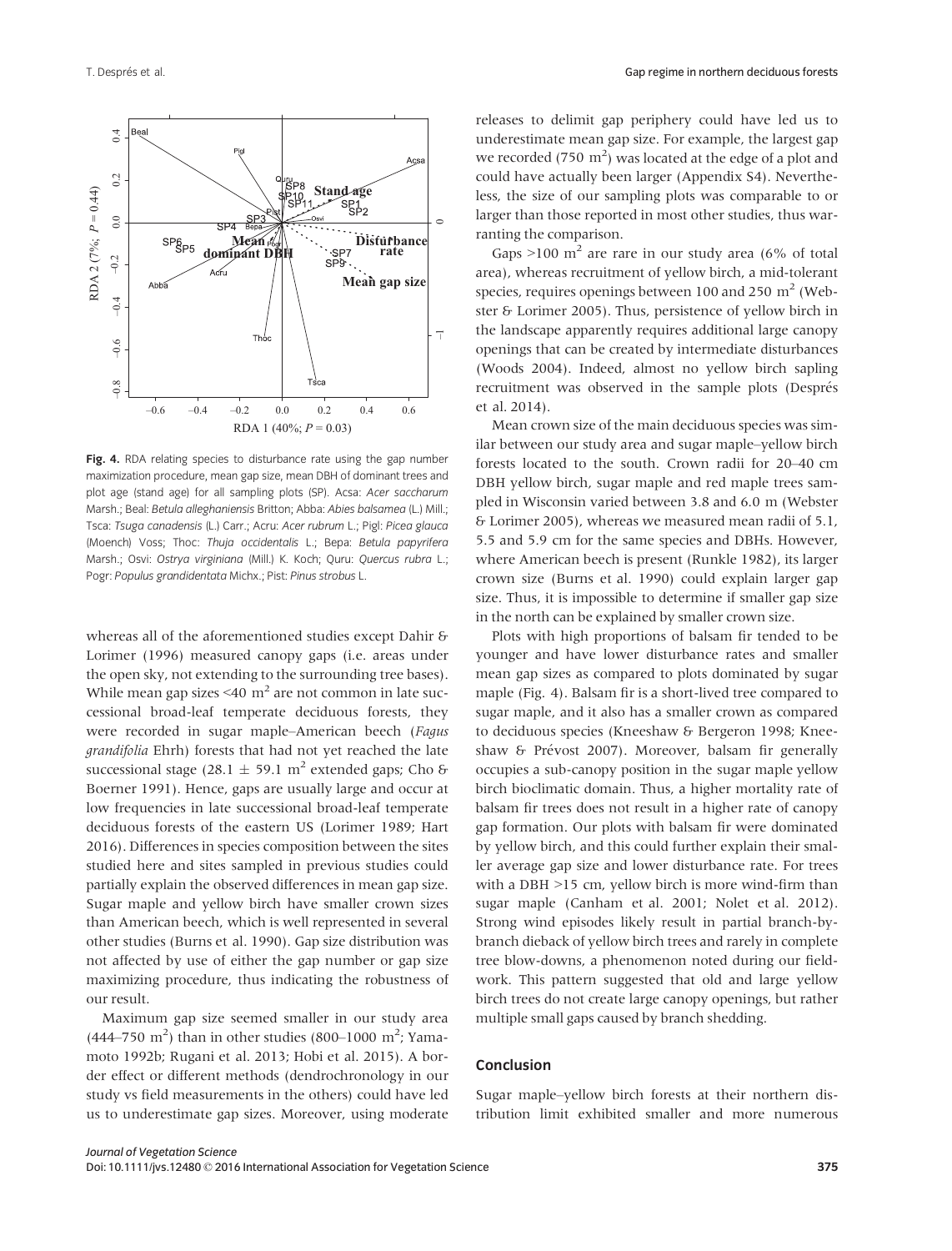canopy gaps, but the same annual gap disturbance rate by area as in broad-leaf temperate deciduous forests located ca. 575–1300 km to the south in eastern US. This difference is important to consider in ecosystembased forest management plans aiming to emulate natural gap disturbance regimes. In northern sugar maple– yellow birch forests, management plans should rely on selection cuts mimicking frequent small-scale canopy gaps (i.e.  $10-70 \text{ m}^2$  for a global disturbance rate of  $0.96\% \cdot yr^{-1}$ , in contrast to other broad-leaf temperate deciduous forests located further south, where larger cuts can be used to emulate larger gaps (i.e. 100– 200 m<sup>2</sup> (Dahir & Lorimer 1996) for a global disturbance rate near 1% (Runkle 1982; Dahir & Lorimer 1996; Fraver et al. 2009)). Nevertheless, occasional larger-scale cuts ( $>100 \text{ m}^2$ ) will still be necessary to reproduce the effects of episodic blow-downs and to help maintain intermediate shade-tolerant species like yellow birch. Further work will be needed to document gap dynamics across different substrate types and stand ages. Finally, a methodological comparison between dendrochronology and field measurements would be needed to evaluate the precision of dendrochronological reconstructions of gap dynamics.

## Acknowledgements

Funding for this study was provided by the Fonds institutionnel de recherche de l'Université du Québec en Abitibi-Témiscamingue, the Natural Sciences and Engineering Research Council of Canada (NSERC), Tembec and EACOM Timber Corporation. The study was conducted within the framework of the Nordic–Canadian network on forest growth research, which is supported by the Nordic Council of Ministers (grant no. 12262 to I.D.), and the Swedish–Canadian network on dynamics of the boreal biome, which is supported by the Swedish Foundation for International Cooperation in Research and Higher Education (STINT; grant no. IB2013-5420 to I.D.). We thank Kamille Bareil-Parenteau, Christian Blanchette, Ahmed El Guellab and Jérémie Poupart-Montpetit for help in the field. We also thank Brian Harvey for help in the lab, Marc Mazerolle for advice on statistical analyses, and Melanie Desrochers for help with design of Fig. 1.

## References

- Abe, S., Masaki, T. & Nakashizuka, T. 1995. Factors influencing sapling composition in canopy gaps of a temperate deciduous forest. Vegetatio 120: 21–31.
- Altman, J., Fibich, P., Dolezal, J. & Aakala, T. 2014. Trader: a package for tree ring analysis of disturbance events in R. Dendrochronologia 32: 107–112.
- Baddeley, A. & Turner, R. 2005. Spatstat: an R package for analyzing spatial point patterns. Journal of Statistical Software  $12: 1-42.$
- Bégin, E. 2011. Caractérisation des régimes de perturbations par le chablis et des vents extrèmes dans l'érablière à bouleau jaune du Québec, Unpublished M.Sc. thesis, UQAM, Montréal, Qc, CA.
- Bergeron, Y. 2000. Species and stand dynamics in the mixed woods of Quebec's southern boreal forest. Ecology 81: 1500– 1516.
- Black, B.A. & Abrams, M.D. 2003. Use of boundary-line growth patterns as a basis for dendroecological release criteria. Ecological Applications 13: 1733–1749.
- Black, B.A. & Abrams, M.D. 2004. Development and application of boundary-line release criteria. Dendrochronologia 22: 31– 42.
- Blackburn, G.A., Abd Latif, Z. & Boyd, D.S. 2014. Forest disturbance and regeneration: a mosaic of discrete gap dynamics and open matrix regimes? Journal of Vegetation Science 25: 1341–1354.
- Bolton, N.W. & D'Amato, A.W. 2011. Regeneration responses to gap size and coarse woody debris within natural disturbance-based silvicultural systems in northeastern Minnesota, USA. Forest Ecology and Management 262: 1215–1222.
- Borcard, D., Gillet, F. & Legendre, P. 2011. Numerical ecology with R. Springer, New York, NY, US.
- Brown, J.L. 1981. Les forêts du Témiscamingue, Québec: écologie et photo-interprétation. Laboratoire d'écologie forestière, Université Laval, Québec, CA.
- Burns, R.M., Honkala, B.H.& technical coordinators. 1990. Silvics of North America: 1. Conifers; 2. Hardwoods. U.S. Department of Agriculture, Forest Service, Washington, DC, US.
- Canham, C.D., Papaik, M.J. & Latty, E.F. 2001. Interspecific variation in susceptibility to windthrow as a function of tree size and storm severity for northern temperate tree species. Canadian Journal of Forest Research 31: 1–10.
- Cho, D.S. & Boerner, R.E.J. 1991. Canopy disturbance patterns and regeneration of Quercus species in two Ohio old-growth forests. Vegetatio 93: 9–18.
- Cohen, W.B., Yang, Z., Stehman, S.V., Schroeder, T.A., Bell, D.M., Masek, J.G., Huang, C. & Meigs, G.W. 2016. Forest disturbance across the conterminous United States from 1985– 2012: the emerging dominance of forest decline. Forest Ecology and Management 360: 242–252.
- Cooke, B.J. & Lorenzetti, F. 2006. The dynamics of forest tent caterpillar outbreaks in Québec, Canada. Forest Ecology and Management 226: 110–121.
- Copenheaver, C.A., Seiler, J.R., Peterson, J.A., Evans, A.M., McVay, J.L. & White, J.H. 2014. Stadium woods: a dendroecological analysis of an old-growth forest fragment on a university campus. Dendrochronologia 32: 62–70.
- Curtis, J.T. & McIntosh, R.P. 1951. An upland forest continuum in the prairie–forest border region of Wisconsin. Ecology 32: 476–496.
- Dahir, S.E. & Lorimer, C.G. 1996. Variation in canopy gap formation among developmental stages of northern hardwood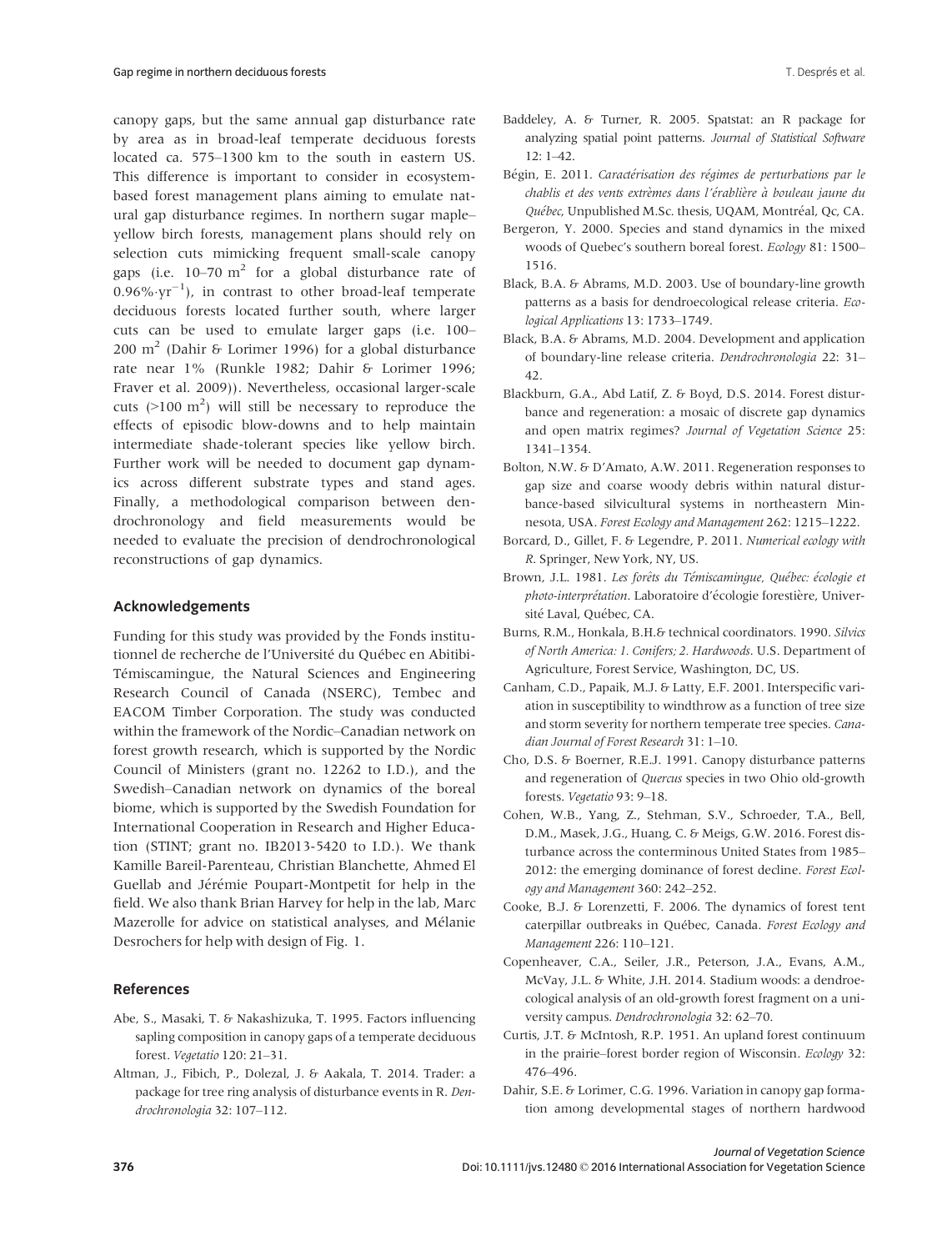stands. Canadian Journal of Forest Research 26: 1875–1892.

- D'Amato, A.W. & Orwig, D.A. 2008. Stand and landscape-level disturbance dynamics in old-growth forests in western Massachusetts. Ecological Monographs 78: 507–522.
- Després, T., Asselin, H., Doyon, F. & Bergeron, Y. 2014. Structural and spatial characteristics of old-growth temperate deciduous forests at their northern distribution limit. Forest Science 60: 871–880.
- Drever, C.R., Messier, C., Bergeron, Y. & Doyon, F. 2006. Fire and canopy species composition in the Great Lakes-St. Lawrence forest of Témiscamingue, Québec. Forest Ecology and Management 231: 27–37.
- Drobyshev, I.V. 2001. Effect of natural disturbances on the abundance of Norway spruce (Picea abies (L.) Karst.) regeneration in nemoral forests of the southern boreal zone. Forest Ecology and Management 140: 151–161.
- Firm, D., Nagel, T.A. & Diaci, J. 2009. Disturbance history and dynamics of an old-growth mixed species mountain forest in the Slovenian Alps. Forest Ecology and Management 257: 1893– 1901.
- Frank, R. 1990. Abies balsamea (L.) Mill. Balsam fir. In: Burns, R.M. & Honkala, B.H. (eds.) Silvics of North America: 1. Conifers, pp. 26–35. U.S. Department of Agriculture, Forest Service, Washington, DC, US.
- Fraver, S. & White, A.S. 2005a. Disturbance dynamics of oldgrowth Picea rubens forests of northern Maine. Journal of Vegetation Science 16: 597–610.
- Fraver, S. & White, A.S. 2005b. Identifying growth releases in dendrochronological studies of forest disturbance. Canadian Journal of Forest Research 35: 1648–1656.
- Fraver, S., White, A.S. & Seymour, R.S. 2009. Natural disturbance in an old-growth landscape of northern Maine, USA. Journal of Ecology 97: 289–298.
- Frelich, L.E. 2002. Forest dynamics and disturbance regimes: studies from temperate evergreen-deciduous forests. Cambridge University Press, Cambridge, UK.
- Girardin, M.P., Tardif, J., Flannigan, M.D. & Bergeron, Y. 2004. Multicentury reconstruction of the Canadian Drought Code from eastern Canada and its relationship with paleoclimatic indices of atmospheric circulation. Climate Dynamics 23: 99– 115.
- Hart, J.L. 2016. Gap-scale disturbances in central hardwood forests with implications for management. In: Greenberg, H.C. & Collins, S.B. (eds.) Natural disturbances and historic range of variation: type, frequency, severity, and post-disturbance structure in central hardwood forests USA, pp. 33–47. Springer, New York, NY, US.
- Henry, J.D. & Swan, J.M.A. 1974. Reconstructing forest history from live and dead plant material – An approach to the study of forest succession in southwest New Hampshire. Ecology 55: 772–783.
- Hobi, M.L., Commarmot, B. & Bugmann, H. 2015. Pattern and process in the largest primeval beech forest of Europe (Ukrainian Carpathians). Journal of Vegetation Science 26: 323–336.
- Holmes, R.L. 1983. Computer-assisted quality control in treering dating and measurement. Tree-Ring Bulletin 1983: 51– 67.
- Keeton, W.S., Kraft, C.E. & Warren, D.R. 2007. Mature and oldgrowth riparian forests: structure, dynamics, and effects on Adirondack stream habitats. Ecological Applications 17: 852– 868.
- Keeton, W.S., Whitman, A.A., McGee, G.C. & Goodale, C.L. 2011. Late-successional biomass development in northern hardwood–conifer forests of the northeastern United States. Forest Science 57: 489–505.
- Kern, C.C., Burton, J.I., Raymond, P., D'Amato, A.W., Keeton, W.S., Royo, A.A., Walters, M.B., Webster, C.R. & Willis, J.L. 2016. Challenges facing gap-based silviculture and possible solutions for mesic northern forests in North America. Forestry. 90: 4–17.
- Khakimulina, T., Fraver, S. & Drobyshev, I. 2016. Mixed-severity natural disturbance regime dominates in an old-growth Norway spruce forest of northwest Russia. Journal of Vegetation Science 27: 400–413.
- Kneeshaw, D.D. & Bergeron, Y. 1998. Canopy gap characteristics and tree replacement in the Southeastern boreal forest. Ecology 79: 783–794.
- Kneeshaw, D.D. & Prévost, M. 2007. Natural canopy gap disturbances and their role in maintaining mixed-species forests of central Quebec, Canada. Canadian Journal of Forest Research 37: 1534–1544.
- Leak, W.B. 1987. Comparison of standard and actual treegrowth trends for deciduous and coniferous species in New Hampshire. Canadian Journal of Forest Research 17: 1297– 1300.
- Leak, W.B., Yamasaki, M. & Holleran, R. 2014. Silvicultural guide for northern hardwoods in the northeast. USDA Forest Service Northern Research Station [General Technical Report NRS-132], Newtown Square, PA, US.
- Legendre, P. & Gallagher, E. 2001. Ecologically meaningful transformations for ordination of species data. Oecologia 129: 271–280.
- Lorimer, C.G. 1989. Relative Effects of Small and Large Disturbances on Temperate Hardwood Forest Structure. Ecology 70: 565–567.
- Lorimer, C.G. & Frelich, L.E. 1989. A methodology for estimating canopy disturbance frequency and intensity in dense temperate forests. Canadian Journal of Forest Research 19: 651– 663.
- Lorimer, C.G., Dahir, S.E. & Singer, M.T. 1999. Frequency of partial and missing rings in Acer saccharum in relation to canopy position and growth rate. Plant Ecology 143: 189–202.
- Nienstaedt, H. & Zasada, J.C. 1990. Picea glauca (Moench) Voss. White spruce. In: Burns, R.M. & Honkala, B.H. (eds.) Silvics of North America: 1. Conifers, pp. 204–226. U.S. Department of Agriculture, Forest Service, Washington, DC, US.
- Nolet, P., Doyon, F. & Bouffard, D. 2012. Predicting stem windthrow probability in a northern hardwood forest using a